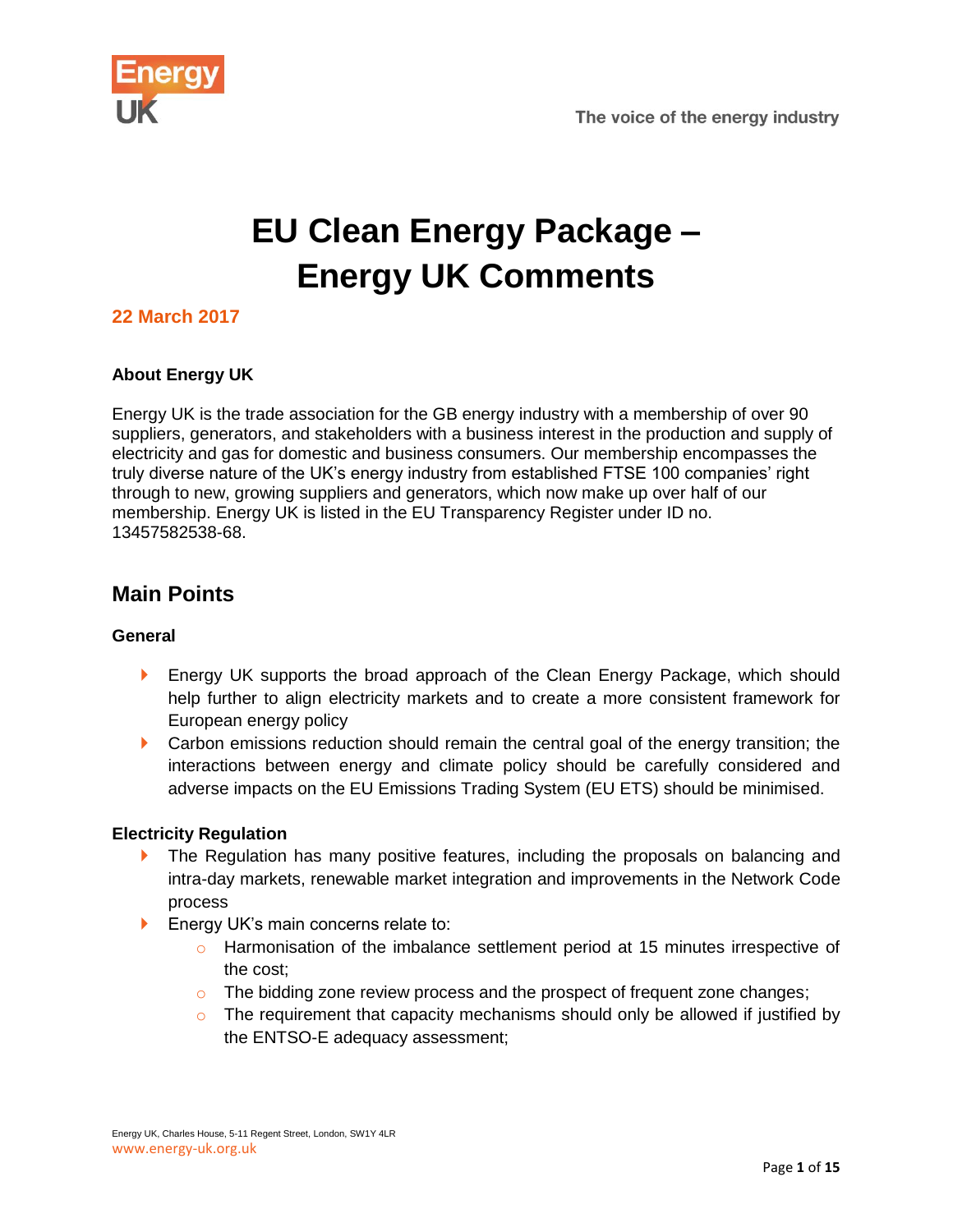- $\circ$  The imposition of an emissions performance standard for generation participating in capacity mechanisms (however, one Energy UK member does not share this view – see footnote on p. 6);
- $\circ$  The lack of a clear Network Code amendment process and the limited engagement of market participants (while recognising some improvements).

#### **Electricity Directive**

- **Energy UK generally supports the provisions on retail markets and welcomes the** phasing-out of price regulation and recognition of storage as a competitive business
- **Dur main concerns relate to:** 
	- o The requirement for all suppliers to offer dynamic price contracts;
	- $\circ$  The proposal to exempt aggregators from normal market disciplines such as imbalance responsibility;
	- $\circ$  Challenges relating to the governance of the DSO entity and the prospect that Network Codes on distribution could stray into areas best handled at national level.

#### **ACER Regulation**

- $\blacktriangleright$  The proposal generally proposes some sensible reforms to the role of ACER;
- $\blacktriangleright$  ACER should not be overburdened with new tasks given the problem of resourcing;
- **Energy UK does not support the proposal to move to majority voting in ACER.**

#### **Risk Preparedness Regulation**

- **Energy UK supports the proposals aimed at improving coordination in an emergency;**
- **Care should be taken to ensure full consistency with the Emergency & Restoration** Network Code.

#### **Energy Union Governance Regulation**

- **Energy UK welcomes the process for developing long-term plans established in the** Regulation;
- Greater emphasis should be placed on the greenhouse gas reduction target and its interaction with the energy efficiency and renewable targets;
- **The Regulation should not be used as a means to impose binding national targets in** energy efficiency and renewables, but should aim to support Member States in delivering the EU commitments;
- We believe that interconnection should be built on the basis of economic need rather than in response to fixed targets.

#### **Energy Efficiency Directive**

- **Energy UK recognises the need for a strong policy framework in energy efficiency and** welcomes the flexibility given to Member States to meet their objectives;
- ▶ We nevertheless have concerns about the imposition of a binding EU target for energy efficiency and an energy-saving obligation;
- If an energy-saving obligation is maintained, it should not be open-ended;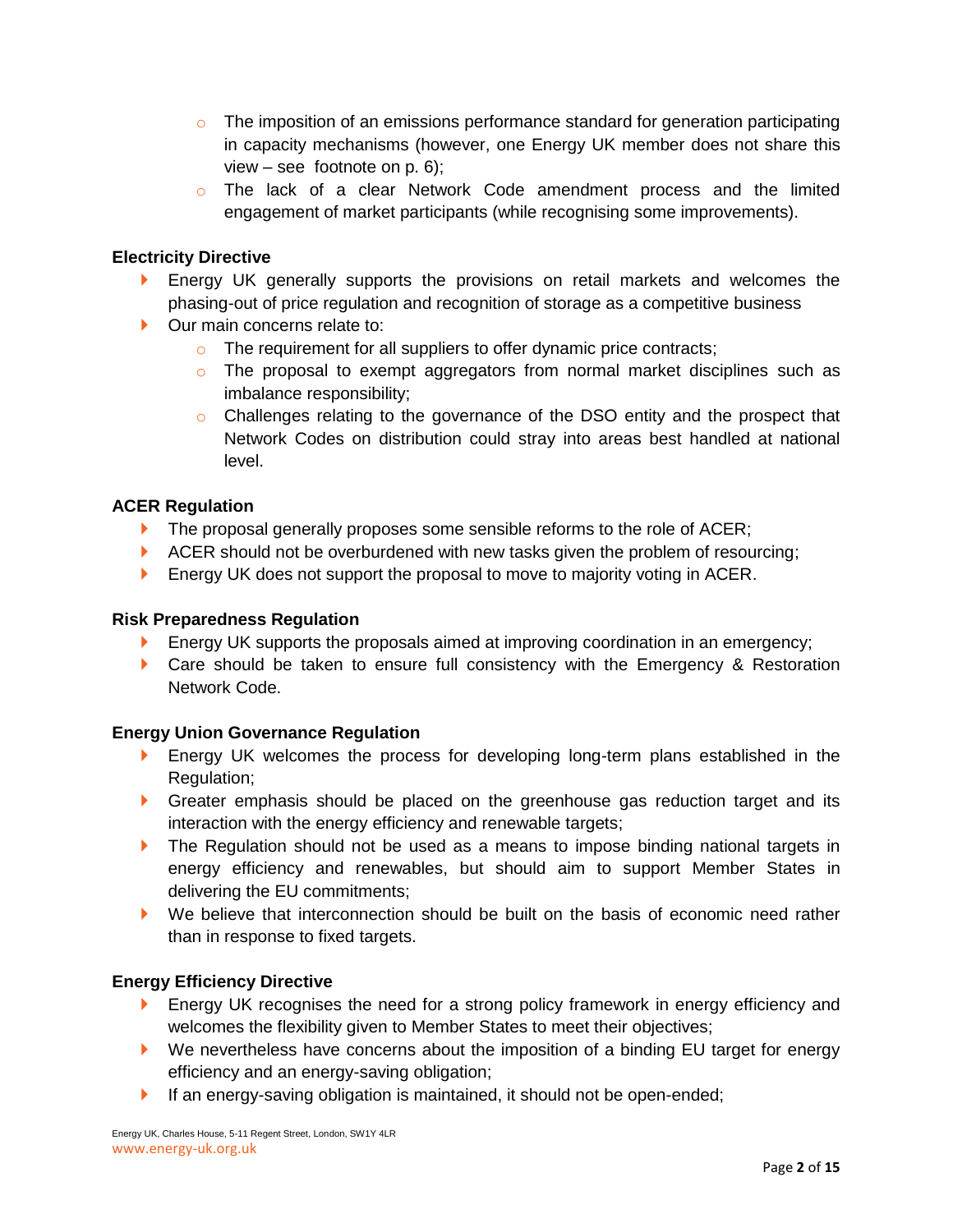#### **Energy Performance in Buildings Directive**

 We welcome the measures aimed at accelerating building renovation and promoting electro-mobility.

#### **Renewables Directive**

- ▶ While acknowledging the EU renewables target, Energy UK believes that binding targets should not be imposed at national level;
- $\blacktriangleright$  We welcome the provisions aimed at integrating renewables in the energy market;
- Restrictions should not be placed on building new biomass capacity provided that the fuel meet sustainability criteria;
- Guarantees of origin (GOs) should not have to be centrally auctioned and any changes to GO arrangements should not retroactively affect existing producers.

#### **1. General**

The European Commission has recently issued a comprehensive Clean Energy Package, which aims to ensure that Europe meets its 2030 energy and climate goals and that electricity market design is updated in line with these objectives. Energy UK supports the broad approach of the Package and believes that it covers the major EU-level issues linked to the promotion of energy efficiency and renewables and further alignment of European electricity markets. We also support the Commission's plans to ensure that consumers can play an active part in the energy market.

The proposals on Energy Union governance, energy efficiency and renewables are based on the 2030 energy and climate framework agreed by Member States in 2014. Energy UK welcomes the development of ten-year national energy & climate plans, which Member States will have to produce. These plans should help to provide the predictable framework which is essential to bring forward market-based investment in electricity and gas infrastructure.

The cornerstone of the 2030 framework is the 40% greenhouse gas reduction target. This target, coupled with a strong carbon price, will provide a major incentive for investment in renewables and energy efficiency. It is particularly important that the renewables and energy efficiency targets work with the EU Emissions Trading System and do not undermine the carbon price. Therefore, while Energy UK supports cost-effective policies to promote renewables and energy efficiency, it believes that the Package governance arrangements should not aim to promote nationally binding targets, but should take a technology-neutral approach to decarbonisation.

Energy UK supports continued integration of the European electricity markets, which should promote a more competitive, economically efficient and innovative energy sector. This in turn should benefit customers by keeping energy costs down and enhancing security of supply.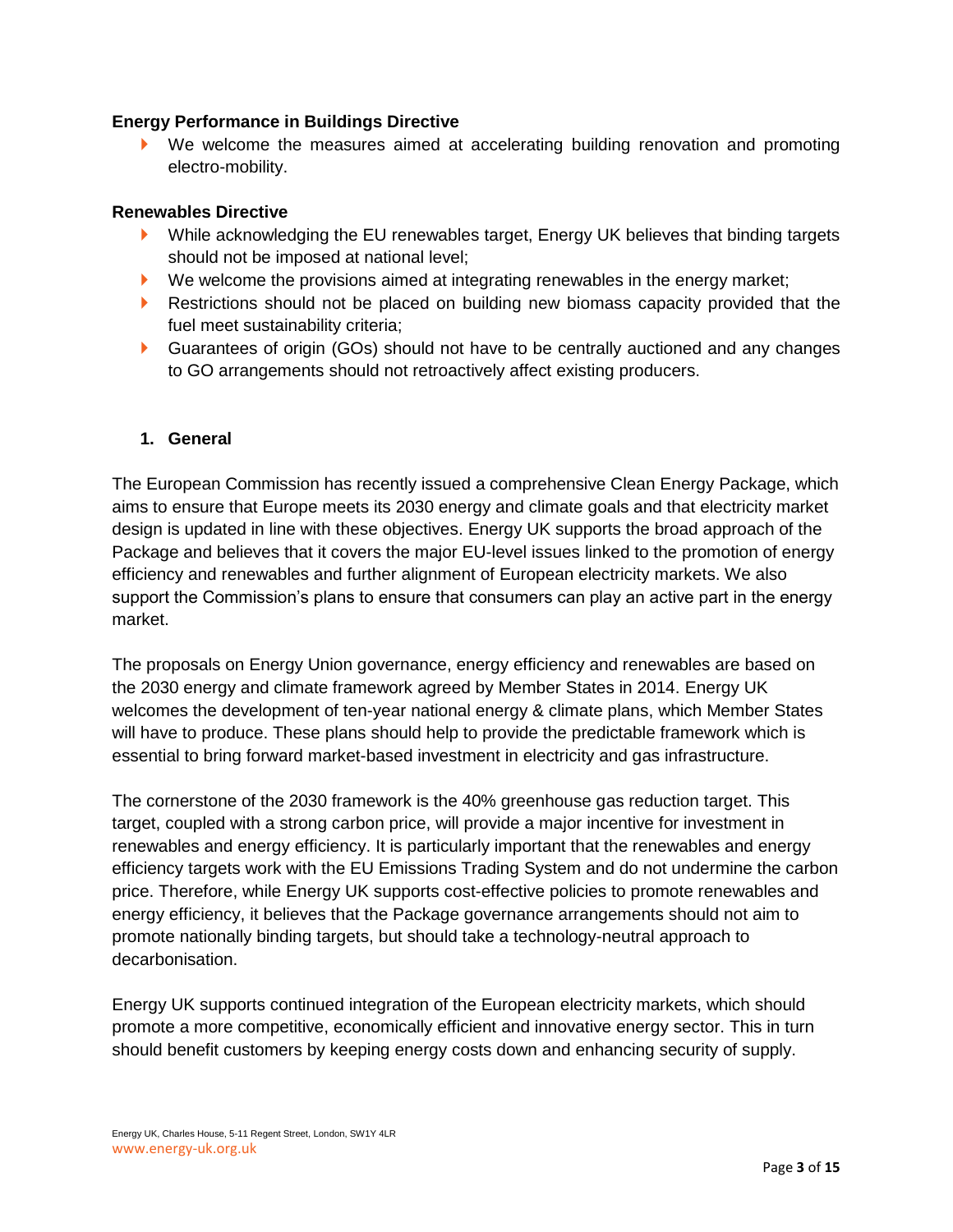Energy UK welcomes many of the detailed proposals in the Package, including measures to phase out price regulation (except for vulnerable or energy poor customers), the recognition of storage as a competitive business, improvements in the Network Code process and integration of renewable energy in the market.

Our main concerns about the Package relate to issues of cost and proportionality and are set out in the paper below. These include some potential restrictions on the use of capacity mechanisms, possible exemption of aggregators from imbalance costs, harmonisation of the imbalance settlement period at fifteen minutes, obligation to offer dynamic tariffs and the interaction between EU and national targets on energy efficiency and renewables.

Energy UK welcomes the UK Government's decision to take a full part in negotiations on the Package and commitment to implement the legislation agreed while the UK is still a Member State. This approach will facilitate continued collaboration between the EU and the UK on energy and climate issues in the period to 2030. Energy UK believes it important that Brexit should not result in barriers to trade in electricity and gas and recognises the case for continued regulatory convergence within the European market.

# **2. Electricity Regulation**

# **Balancing Markets**

The Commission's proposals to integrate further the intra-day and balancing markets are to be welcomed and should bring renewed impetus to cross-border competition in these timescales. However, Energy UK has strong concerns on one point: the requirement in Art. 7.4 that all Member States should move to a 15-minute imbalance settlement period (ISP) by the start of 2025. A recent cost-benefit analysis (CBA) in the context of the Balancing Guideline has indicated that the costs of such a measure for the UK would be wholly disproportionate to the benefits, in particular because of the need to modify smart meters. Currently Energy UK has no reason to believe that a longer lead time would result in a positive CBA.

In Energy UK's view, a harmonised ISP is not a pre-requisite for an integrated EU balancing market and should remain subject to a CBA, which could consider a longer lead time in its scenarios. We recognise that there are benefits in wholesale markets trading closer to real time as more intermittent renewable plant comes onto the system, but this should not necessarily involve large-scale changes to domestic smart metering at significant cost and disruption to the consumer.

# **Bidding Zones**

Art. 13 sets out the arrangements for bidding zone reviews and potential amendments. Little detail is provided on the process and the decision on whether to amend bidding zones appears to reside purely with the Commission; Member States and national Regulators do not have a role, though ACER can opine on methodology.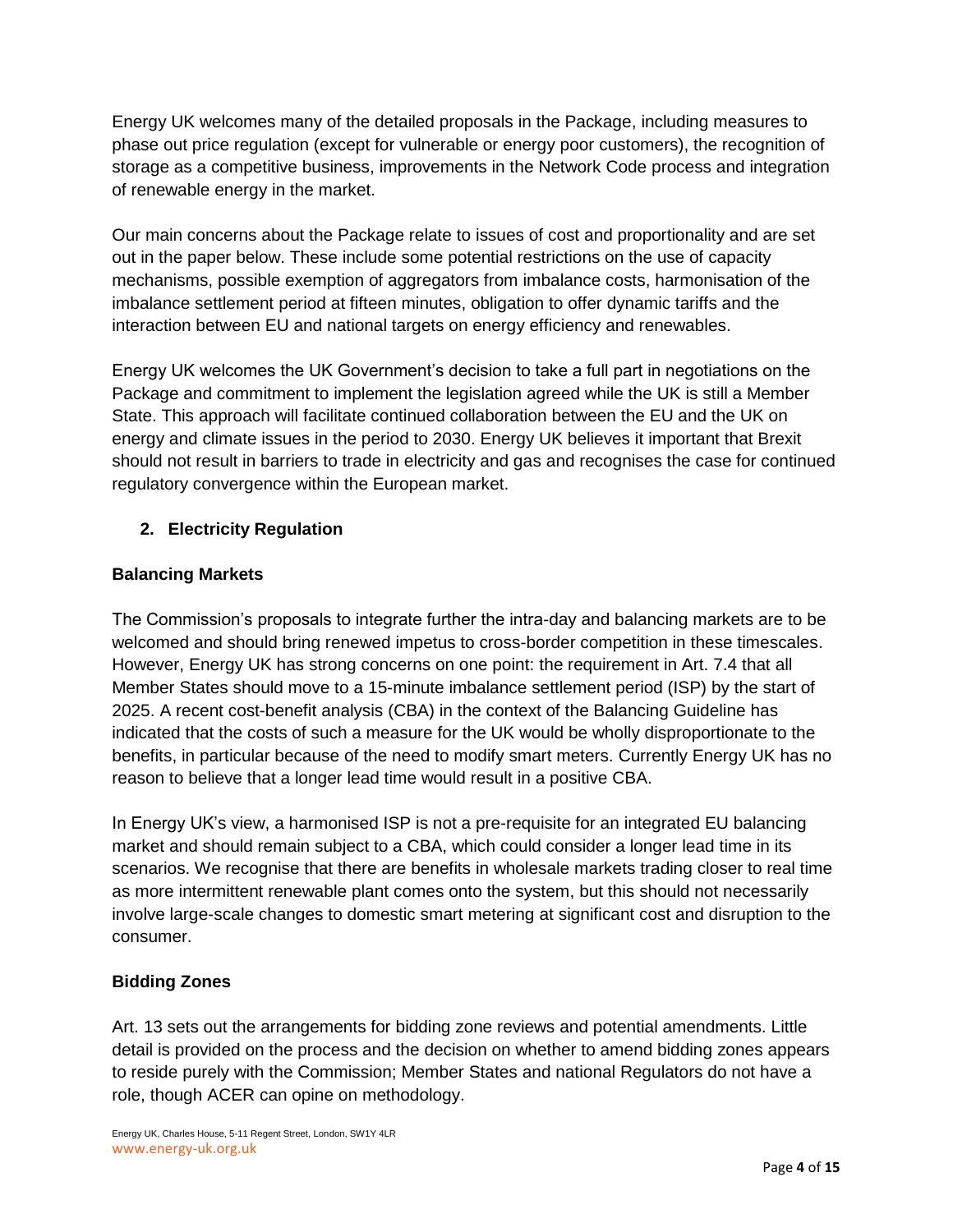Changes in bidding zones have major impacts on energy trading and can also be significant for national energy policy, as support for low-carbon energies is often referenced to the wholesale price. Changes to bidding zones should only be carried out following careful consideration and on an enduring basis. Decisions to build new generation, refurbish capacity or exit the market would be extremely risky in a market where the bidding zone can change in the short or medium term. Moreover, forward markets would suddenly be subject to a new and significant risk. These risks are likely to lead to additional costs which will ultimately be borne by consumers.

Splitting of national markets into separate zones can also be politically sensitive, given the potential price impacts. In this light and given the undesirability of frequent zone changes, Energy UK believes that ACER should have a clear advisory role and that, particularly for zone changes within a national market, Member States and national regulators should retain ultimate control.

# **Network Charging**

We agree that ACER should examine charging methodologies as per Art. 16 to determine whether a progressive harmonisation would be beneficial to the internal market. It is debatable whether this should extend to distribution charges, given the considerably lower impact on cross-border trade, though non-binding Guidelines would be acceptable.

# **Congestion Rents**

Art. 17.2 requires congestion rents to be used for ensuring capacity availability or for promoting investment in new interconnection. However, this does not appear appropriate for merchant interconnectors, which do not have regulated returns and rely on congestion income. Art. 21.8, which shares revenues from cross-border participation between TSOs, is also not appropriate for merchant interconnectors.

# **Capacity Mechanisms (CMs)**

Energy UK welcomes the Commission's recognition of the value of well-designed CMs. Nevertheless, we have concerns about some specific provisions and notably the requirement in Art. 24.5 that CMs should only be implemented if justified by the annual ENTSO-E Europe-wide adequacy assessment. While the pan-European analysis will be one input to decision-making, the national assessment will contain greater detail on market and system conditions and should be the main determinant, particularly in weakly-interconnected markets such as the UK. ENTSO-E's primary role should be in defining cross-border methodologies and contributions. Furthermore, individual Member States should have the right to opt for a CM for energy security reasons, provided that it does not inhibit trade and complies with the State Aid Guidelines.

Energy UK agrees that capacity providers should be able to participate in CMs of other Member States and welcomes the process set out in Art. 21 for developing a methodology of cross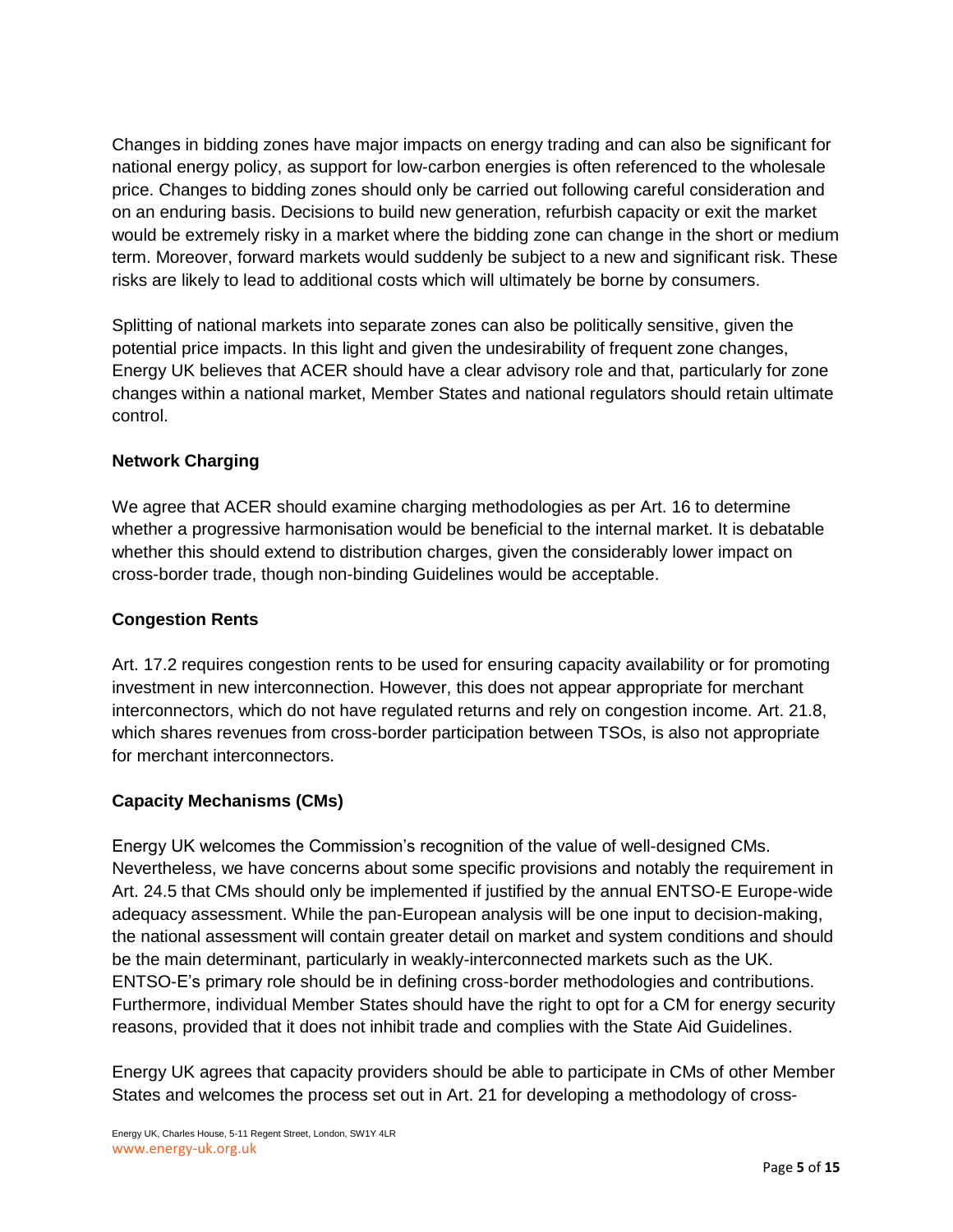border participation. The details will need careful consideration, in particular the possibility to participate in multiple schemes while ensuring a level playing field among potential generators, and the potential for concurrent scarcity events.

Art. 23 proposes that generation participating in a CM should have to meet an emissions performance standard (EPS). Energy UK does not support this proposal.<sup>1</sup> CMs are designed to ensure security of supply, should be technology-neutral and are not an appropriate mechanism for promoting decarbonisation – which is the role of the EU ETS. An EPS, apart from increasing costs, will have the effect of weakening the carbon price and will not reduce  $CO<sub>2</sub>$  emissions in the traded sector, since these are set by the EU ETS cap. Furthermore, once an EPS is established, there could well be pressure to reduce it further, thus threatening the role of other fossil plant which plays a key role in security of supply.

# **Network Codes**

Energy UK welcomes a number of proposed improvements to the Network Code process, including more transparent governance of ENTSO-E. We strongly support the proposal in Art. 55.9 that market participants should be able to participate directly in the drafting of the Codes. Nevertheless, it is surprising that the qualification "a limited number of the main affected stakeholders" is added; this means that participants in the competitive market are the only ones whose involvement in the Code process is restricted. Given the importance of market knowledge in drafting and amending Network codes, we would propose that this qualification is removed, while recognising that representation must be proportionate.

A key addition in this area is the development of a clear and timely amendment process. Codes need to be kept up-to-date to reflect the rapidity of market and technical change and to deal with issues raised during implementation. Energy UK believes that the industry code processes used in the GB market provide a good model for dealing with amendments, but at the very least a clear process should be specified, placing all industry stakeholders on an equal footing, e.g. in proposing amendments, with set timescales and roles for all parties in the process.

Art. 55 also proposes new Network Codes covering distribution tariffs, curtailment, ancillary services, DSR and cybersecurity. While Energy UK can see benefits in sharing best practice, some of these topics may stray into areas best dealt with at Member State level and some appear to overlap with existing Codes, e.g. Electricity Balancing and CACM.

# **DSO Entity**

l

Energy UK recognises that, with the rapid development of decentralised generation and of demand-side response, distribution network issues are becoming more significant for the European electricity market. It therefore seems sensible to establish a forum for the discussion of distribution-related issues. This will present challenges, given the fragmented and generally

 $1$  This is not a unanimous view. One Energy UK member supports the provisions of Art. 23.4 and believes it is consistent with the UK Government commitment to driving coal off the power system by 2025.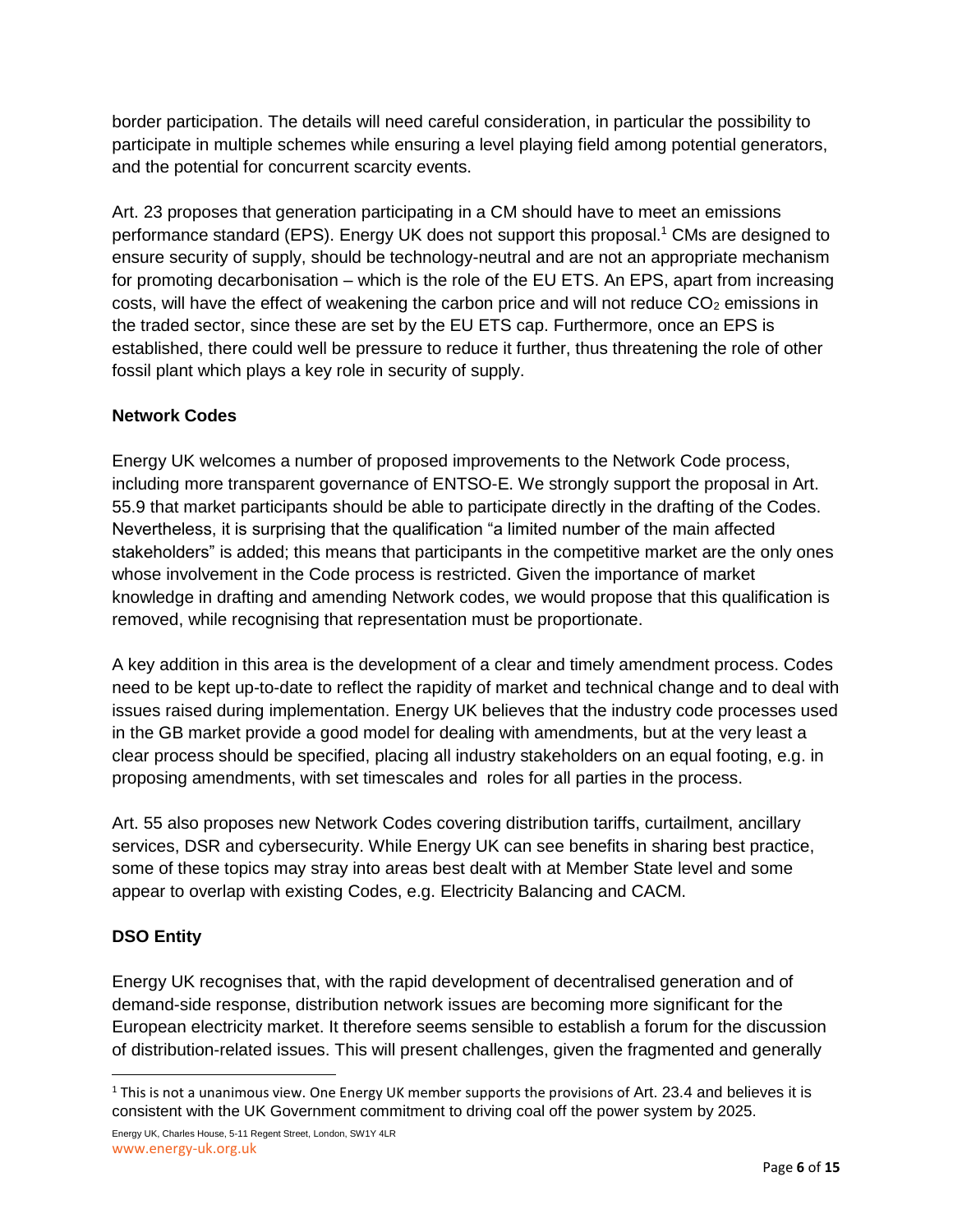locally-focussed nature of the distribution activity in Europe. Clear governance arrangements and terms of reference will be needed for this entity to function effectively. For instance, there should be strict separation between distribution and supply businesses and all proposals should be subject to transparent stakeholder consultation.

Energy UK believes that two particular points are relevant in establishing the DSO entity:

- **The lessons learned from the establishment of the ENTSOs should be learned: in** particular care should be taken that the interests of energy suppliers are placed on an equal footing to those of the TSO or DSO; for instance, to achieve effective DSR arrangements, the involvement of all market participants will be essential;
- $\blacktriangleright$  The work programme should be strictly limited to areas where there is a clear European added value; policy recommendations should not aim to be overly prescriptive (unless there is a discernible impact on cross-border trade).

# **Delegated Acts**

Art. 56 proposes that Network Codes should in future be dealt with via the Delegated Acts process. Energy UK recognises the important role of the Commission in developing the Codes but would prefer a process with full engagement of Member States and national Regulators. The first set of Network Codes has in most cases benefited considerably from the discussion at the Comitology stage, which has been able to resolve some potentially difficult implementation issues, some of them specific to national systems.

#### **Role of TSOs**

Some tasks given to TSOs in the Regulation are currently undertaken by independent non-TSO third parties. For instance, in the UK information under Art. 5.10 is published by the imbalance settlement administrator rather than TSO. Energy UK believes that the Regulation should provide flexibility for Member States in this respect and not impose a change unless it would provide a benefit for consumers and is approved by the Regulator.

#### **3. Electricity Directive**

#### **Retail Price Regulation**

Energy UK very much supports the principle set out in Art. 5 that energy retail pricing should be market-based and that any such regulation should be confined to the protection of vulnerable and energy-poor consumers. The removal of price regulation is a key element in promoting a more competitive retail market in many EU Member States.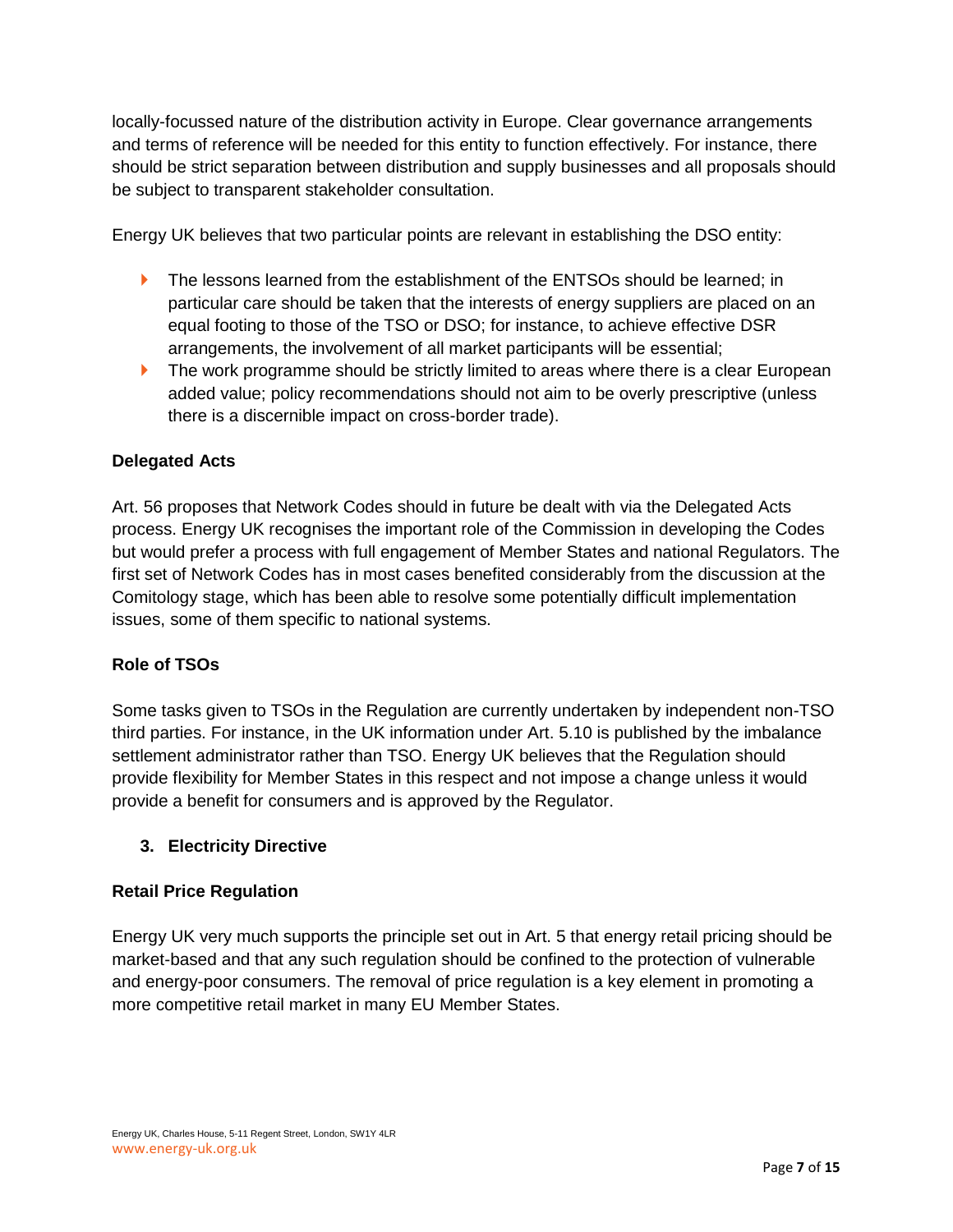### **Dynamic Price Contracts**

Energy UK believes that it would be costly and anti-competitive to put a requirement on all suppliers to offer "dynamic", i.e. spot-based, contracts to customers. It is unclear that there would be any significant demand from small customers for such a volatile product and what consumer protection would need to be in place. Energy UK proposes instead that there should be an obligation on suppliers to offer time-of-use tariffs and that Regulators should monitor the availability of such products in the market.

#### **Switching & Termination Fees**

Energy UK agrees that switching fees should not be levied and welcomes the distinction drawn in the Directive between switching and early termination fees. Nevertheless, we do not think that suppliers should have to calculate potential economic loss or prove a "demonstrable benefit" for consumers, as set out in Art. 12, as this can only be done with the benefit of hindsight. This would create an unnecessary obstacle to fixed-term contracts, which are popular with many customers and form an important part of the competitive energy market.

#### **Aggregation**

Energy UK supports the principle that electricity generation, storage and demand–side response (DSR) should compete on a level playing field. We agree also that independent aggregators should be able freely to contract with customers to provide DSR services without the consent of suppliers as per Art. 13 (though suppliers should be notified as part of the process). However, aggregators should not be exempted from normal energy market disciplines and they should be liable to any costs in respect of imbalance and/or diverted energy which they impose on suppliers. We would welcome greater clarity about the roles and responsibilities of aggregators and a clearer delineation with respect to other market parties.

We thus propose that Art. 17.3(d) should be deleted and that Art. 17.4 should contain a reference to commercial terms being freely negotiable among market participants. As DSR is in its infancy, it is important that future market design provides for flexibility, and that unnecessary subsidies do not become embedded in the system – as was the case with early renewable development in some Member States.

#### **Billing**

Energy UK can generally support the provisions on billing in Art. 18, though Art. 18.3 relating to customers with smart metering is unclear. There is some evidence that customers generally prefer simpler bills and in this light there is a case for including some information in annual statements rather than with each bill. Consideration should therefore be given to providing more flexibility in Annex II, in particular regarding the consumer comparison requirement in point 1 para 3.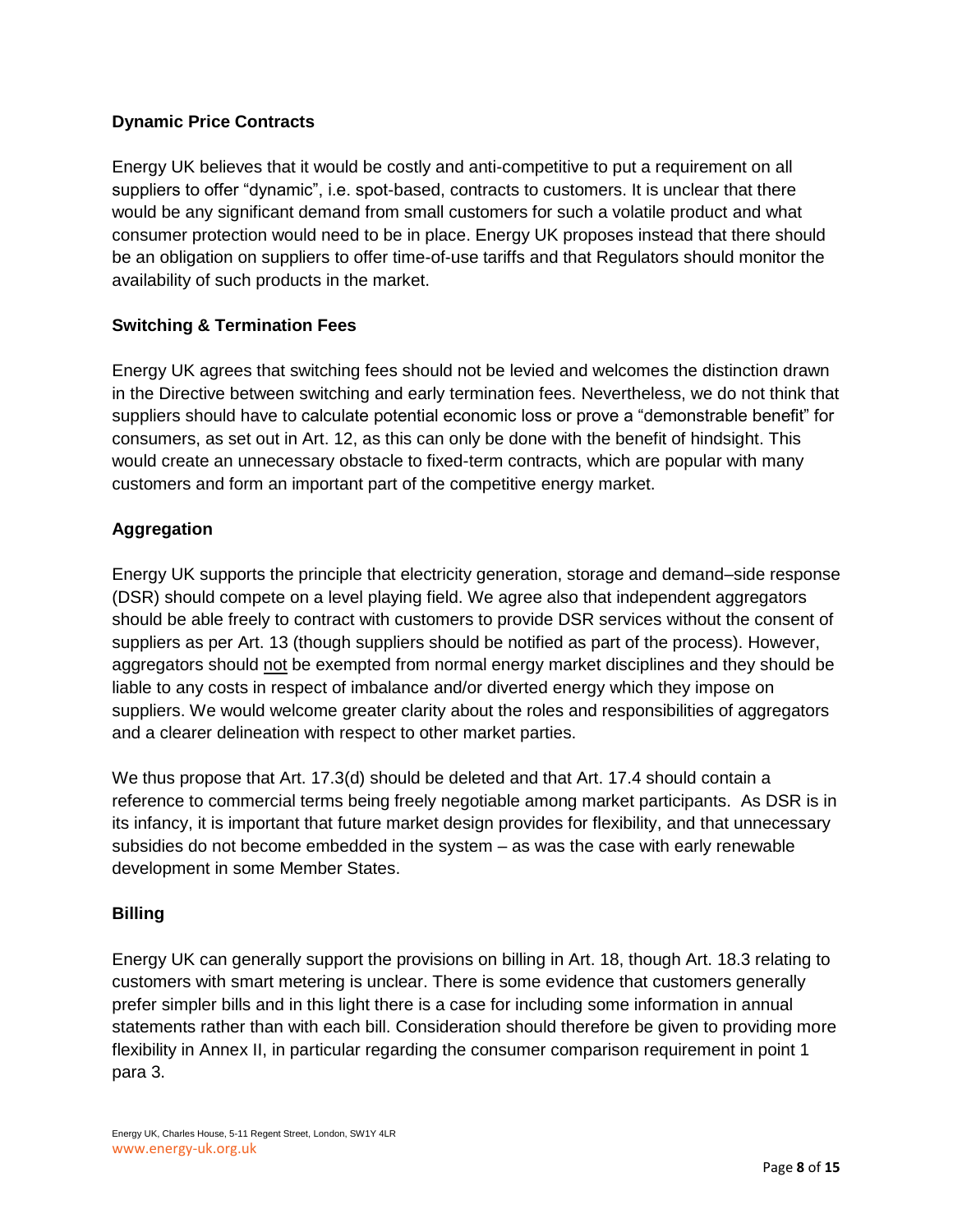# **Electricity Storage**

Energy UK very much welcomes the wording of Art. 36 and Art. 54, which make clear that electricity storage is a competitive activity and that DSOs should only own or operate storage under exceptional circumstances and after regulatory approval Competitive markets will deliver the best outcome for consumers by keeping down network costs.

# **4. ACER Regulation**

The Regulation contains a number of sensible reforms to the original legislation, some reflecting roles which ACER has taken on in the intervening years, others aiming to streamline the current process. Energy UK supports, for instance, the proposal that ACER should decide issues where approval by all 28 NRAs would be required. We also endorse the principle of a regional decision-making process.

Lack of funding has hampered ACER during its initial years. As this problem may not be easily resolved, it seems prudent not to overburden ACER with functions if these could be fulfilled elsewhere. For example, some tasks linked to generation adequacy and risk preparedness could arguably be handled by governments.

Energy UK does not support the proposal in Art. 19.5 that the Agency should move to simple majority voting. ACER's role is *coordination* of energy regulation and we believe that it should operate by consensus as far as possible, rather than potentially impinging on the role of national regulators.

# **5. Risk Preparedness Regulation**

As the EU electricity system becomes more integrated, it is sensible to strengthen coordination on security of supply issues and in particular to clarify processes in the event of an emergency. Energy UK thus broadly welcomes the draft Regulation.

The proposal draws on experience with gas security of supply events, e.g. the Russia/Ukraine crises, which is logical, but some provisions may not be entirely appropriate for electricity, which cannot be stored in bulk. Detailed rules on emergency arrangements have recently been agreed in the Emergency & Restoration Network Code and we would welcome a review to ensure the two texts are fully consistent and do not overlap, as well as appropriate cross-references to the Code.

Both TSOs/DSOs and power generators have an essential role to play in maintaining secure electricity supplies and seamless cooperation between them is necessary. In this light, Energy UK believes that there should be a specific requirement on TSOs to consult directly with generators in Art. 5.4 and Art. 8.2 (not simply "the industry").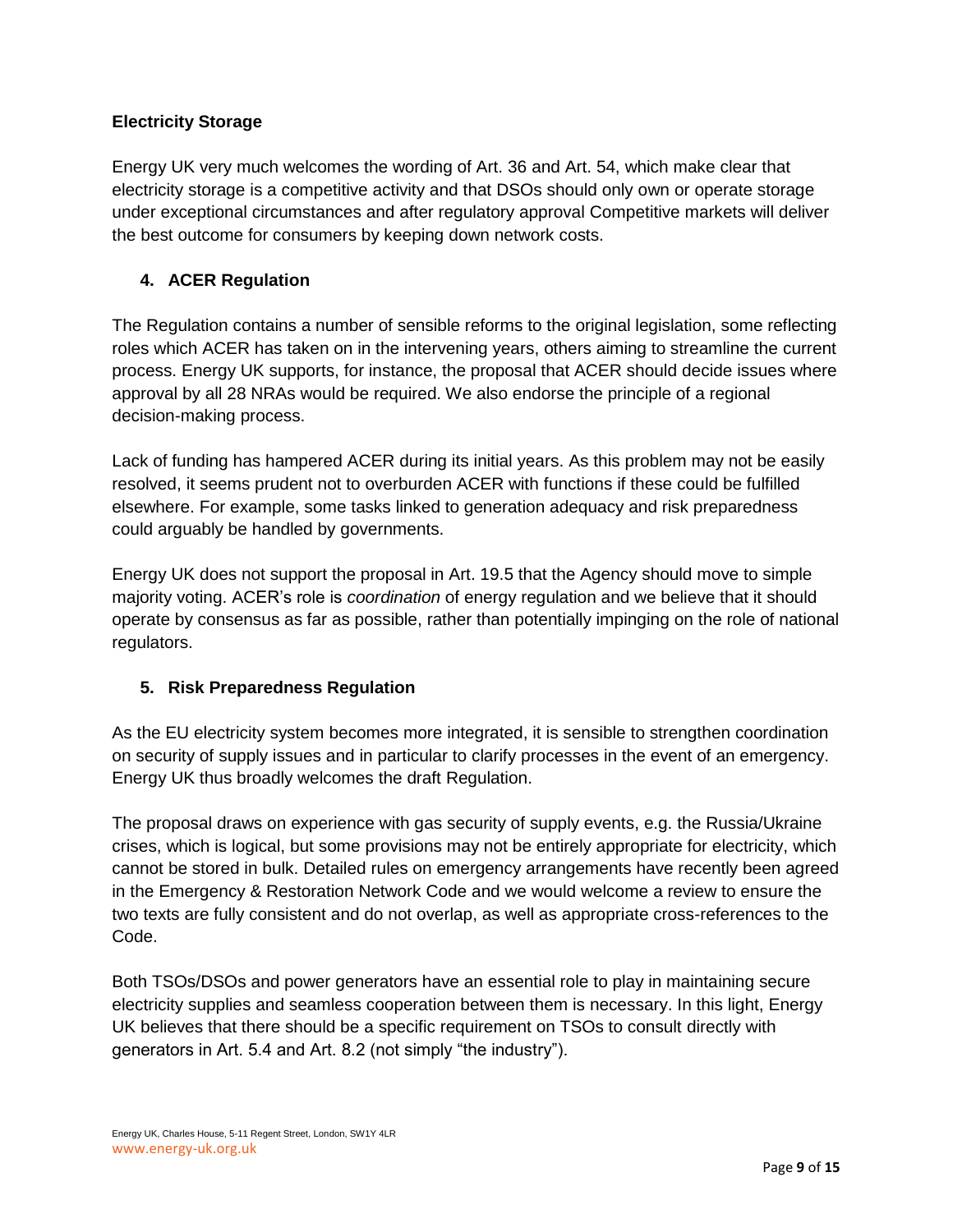Art. 16.2e focusses primarily on the consumer impact of an electricity crisis. The economic impact on generators also needs to be fully assessed, in particular as generators may incur major costs, including possible damage from being required to run outside normal plant parameters.

The Regulation should focus on system events with cross-border impact. In this light it seems logical to define "electricity crisis" as affecting more than one Member State.

# **6. Energy Union Governance Regulation**

Energy UK supports the main proposals in the Regulation, which aims to improve coordination among Member States in meeting the 2030 targets and to streamline reporting. We particularly welcome the requirement for Member States to submit long-term plans for meeting EU and national energy objectives – these plans should help to provide the policy clarity and stability which the sector needs to undertake low-carbon investment. We also agree that the plans should be produced to a standard format.

Energy UK believes that a technology-neutral approach is the best means of delivering costeffective decarbonisation. In this light, our major concern is that the Regulation could be used as a means to make the European targets on energy efficiency and renewables effectively binding at national level. The Regulation in general does not place sufficient emphasis on the GHG emissions trajectory and the interaction between the various instruments (EU, ETS, effortsharing, renewables and energy efficiency).

Art. 4 requires Member States to set out "trajectories" for renewable development, not only by sector but also by individual technology. Energy UK recognises that this has benefits in providing greater investment certainty but stresses the importance of Member State flexibility and of avoiding commitments which have to be met irrespective of the cost.

Art. 14 requires that national emission strategies should have a 50-year perspective. While a rolling target is sensible given that most existing long-term objectives run to 2050, it may be wiser to have a rolling 30-year rather than 50-year timescale.

Art. 27 proposes measures to be taken if the EU collectively is not on track to meet the 2030 renewable and energy efficiency objectives. The provisions need to be clarified, but it does not seem logical to require a Member State which is unable to meet its renewable objective (probably on cost grounds) to make a contribution to funding renewables in other Member States. The timing of Art. 27.4/5 also needs to be reviewed, as it is unreasonable to expect Member States to close a gap within one year of it being identified – and five years before the target applies. When considering the performance of Member States against the renewable contributions, it is important to consider the bigger picture of national progress on  $CO<sub>2</sub>$ reduction.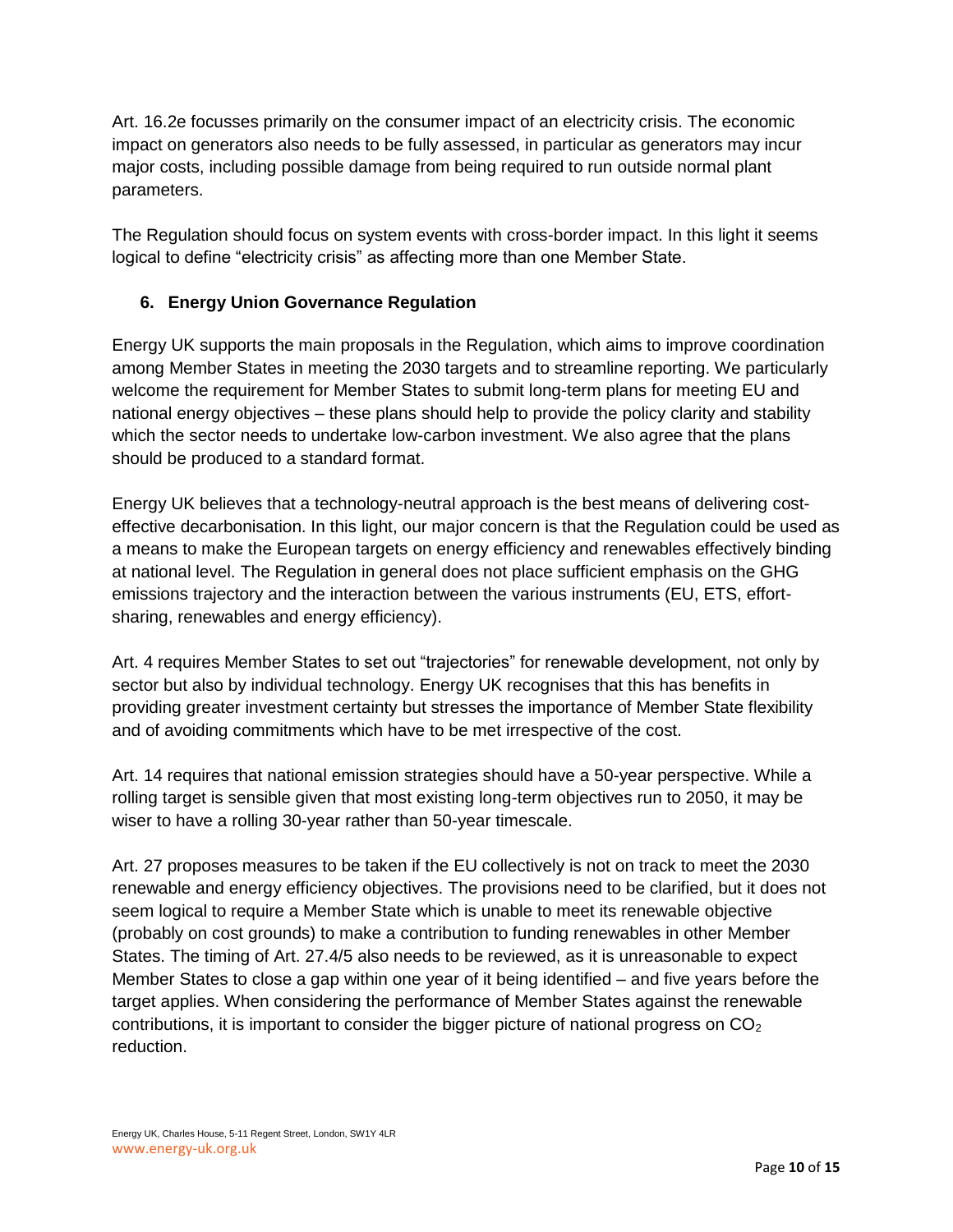Energy UK believes that interconnection should be built on the basis of a sound economic case evidenced by market appetite rather than arbitrary targets. It must be stressed that interconnectors are not a panacea and that the European power system requires not only a strong grid but also adequate local and regional generation capacity. Interconnection on its own does not guarantee that there will be sufficient capacity to meet demand and other options such as more generation, storage or DSR may prove more cost-effective. Moreover, undersea DC interconnectors such as those required for island markets such as GB are significantly more costly than conventional AC interconnection, so a one-size-fits-all EU approach is not appropriate. For these reasons, Energy UK believes that the 15% interconnection target should be regarded as an aspiration rather than a fixed objective.

National plans will need to be regularly reviewed to take account of energy market changes, geopolitical developments and progress with energy infrastructure. In Energy UK's view, Member States should be able to undertake "course correction" where necessary, while bearing in mind the importance of predictability for investors. Energy UK would therefore like to see greater flexibility and realism in the updating process; for instance, Member States should not be forced always to increase ambition as proposed in Art. 13.3, since there may be occasions when Member States have to address delays in meeting their targets.

It would be helpful to add to the Regulation some metrics for monitoring the progression of electrification across Europe. These could include % domestic properties with charging infrastructure, average/largest distance between fast chargers on main highways and number of electric vehicles registered.

# **7. Energy Efficiency Directive**

# **Targets**

Energy UK recognises the crucial importance of energy efficiency both to meet climate change targets and to reduce energy bills. However, we do not support the proposal to make energy efficiency targets binding at European level and have concerns about the target increase advocated by the Commission. The risk is that this approach will weaken the carbon price and result in more expensive abatement options taking precedence over more cost-effective ones. A further concern is that the wording in Art. 3 has changed to require Member States to meet both the primary and final energy demand reduction targets (previously only one target had to be met).

The Commission has raised the level of the target agreed by the European Council from 27% to 30%. While this is a political issue for Member States and the European Parliament to decide, some of the assumptions in the impact assessment appear to be optimistic, notably in respect of fuel prices, rates of return on investment and building renovation rates. Moreover the impact on the EU ETS is a matter of concern: the Commission's own impact assessment projects that a 27% to 30% target increase would weaken the carbon price by some 30% by 2030. We would therefore like to see further analysis of the impacts, including at Member State level. A target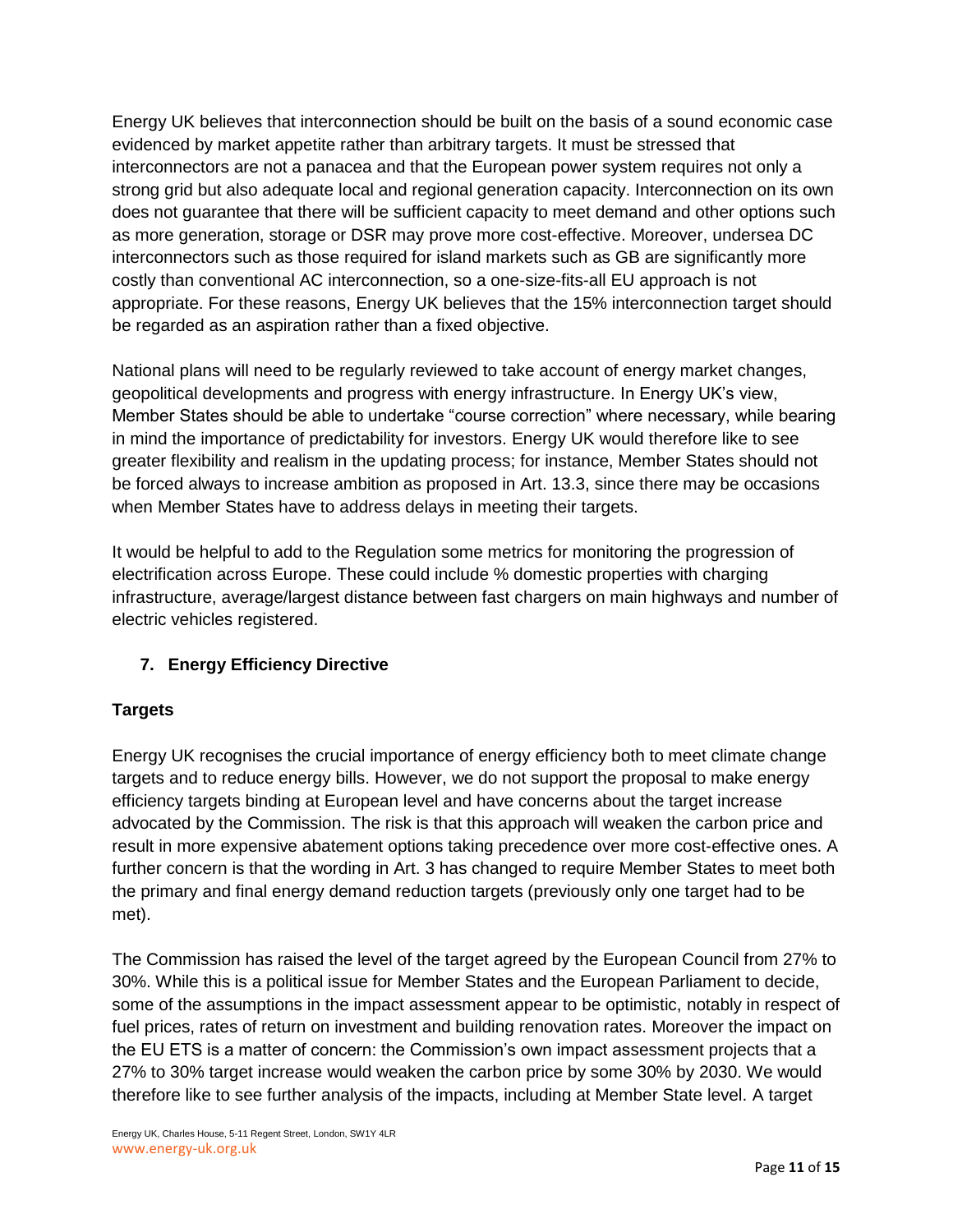based on reducing energy consumption could well act as a constraint on Europe's future economic growth and reduce the appetite to develop low-carbon technologies and it is important that these outcomes are avoided.

# **Energy Savings Obligation**

Art. 7 sets out an open-ended target, requiring Member States to deliver 1.5% final energy savings for ten-year periods beyond 2030. As most of the "low-hanging fruit" has already been addressed in some Member States, maintaining the same target indefinitely is likely to result in high delivery costs and will weaken the opportunities for competitive markets to develop. Energy UK believes that it would be preferable to use market-based measures and incentives to drive energy efficiency investment and therefore does not favour the continuation of a binding energy savings obligation

If an obligation is maintained in Art. 7, it should not be prolonged beyond 2030. The Directive will be reviewed in 2024 and it would be more appropriate to decide this issue at that time.

Energy UK is supportive of the flexibility provided in Art. 7, which allows Member States to implement a supplier obligation or alternative measures. While supplier obligations have brought some benefits, UK experience shows that they can also have unintended consequences and have held back the development of a market for energy efficiency measures.

Including transport fuel suppliers as obligated parties under Article 7a would enable progress on energy efficiency in transport – and a better balance of energy savings across sectors. We regret that the text retains the same approach as the existing Directive and only keeps their inclusion as a possibility.

Although wary of the creation of sub-targets for specific customer groups due to the increased cost, scale and complexity, Energy UK welcomes the Commission's focus on energy-poor consumers. The UK Government has confirmed that an energy efficiency obligation, increasingly focussed on the energy poor, will persist until 2022.

Art. 7.2e effectively allows own use of renewable energy to count towards energy efficiency targets. This provides additional flexibility for Member States but also brings a risk of double counting and over-incentivisation of small-scale installations (which are generally less costeffective than large-scale installations). In our view, renewable promotion is more effectively dealt with in the Renewables Directive and policy overlap should be avoided.

#### **Primary Energy Factor**

Energy UK supports the use of a primary energy factor (PEF) which provides Member States with the flexibility to reflect their own fuel mix. The proposal to reduce the default figure for electricity to 2.0 is a step in the right direction, given the progress made in developing non-fossil power generation. Energy UK would support a further move towards making the PEF for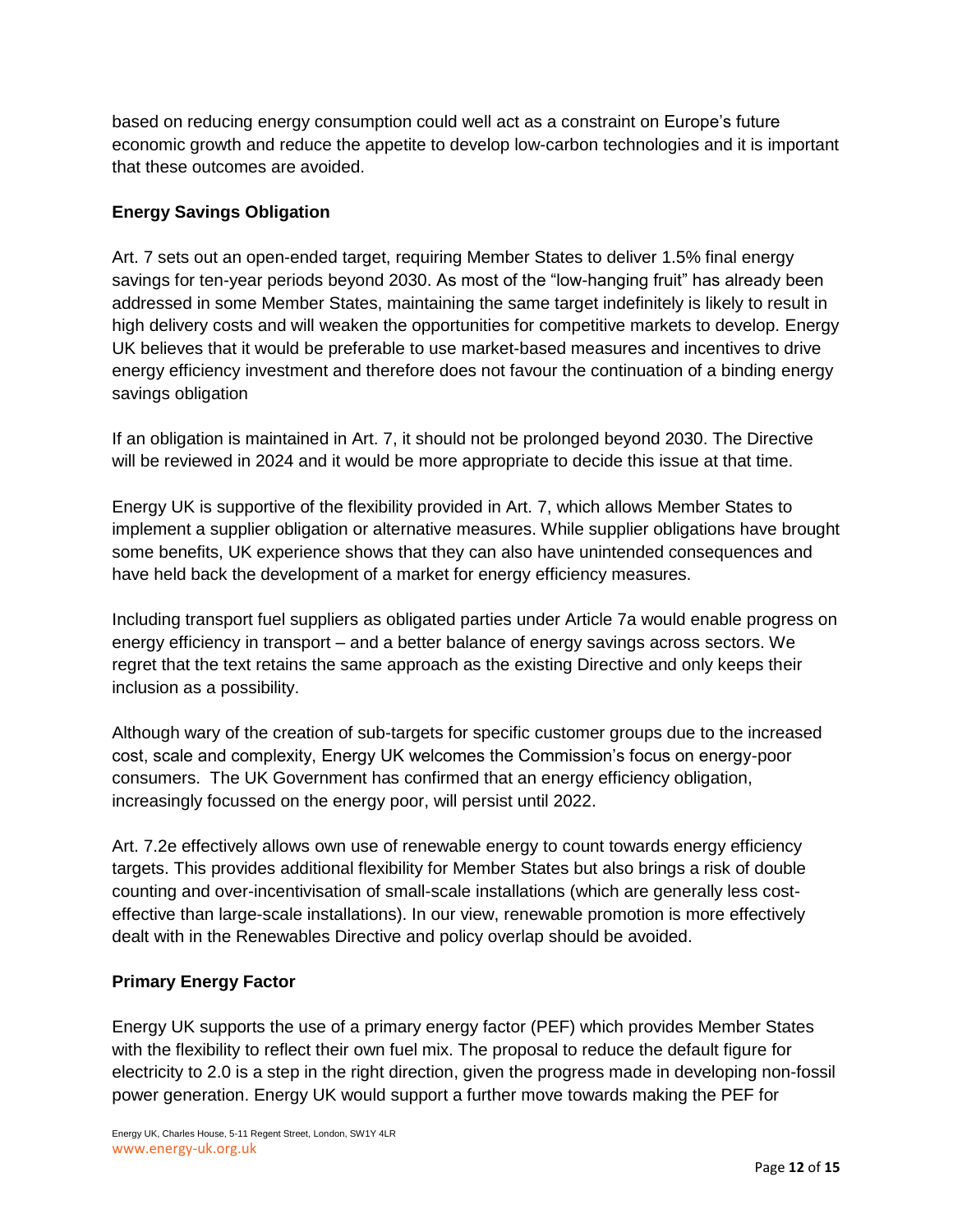renewables and nuclear energy respectively 0 and 1. The PEF should be regularly reviewed to reflect the changing energy mix and the process should be made clear by the Commission.

# **8. Energy Performance in Buildings Directive**

Energy UK generally supports the Commission's proposals to the extent that they seek to accelerate the cost-effective renovation of existing buildings, encourage the use of smart technologies and integrate long-term building renovation strategies.

We welcome the Article on technical building systems, which could help to boost the take-up of cost-effective measures such as building automation and energy monitoring systems. A smartness indicator for buildings could also be helpful, provided that it has an impact on behaviour and does not become a burden on occupiers.

Energy UK believes that electric transportation could play a major role in decarbonising the transport sector and supports measures to develop infrastructure, e.g. via the provision of charging points in new and renovated buildings. Likewise a requirement to include an electric vehicle charging metric in Energy Performance Certificates would be welcome.

#### **9. Renewables Directive**

#### **Targets**

Energy UK acknowledges the EU target of at least 27% renewable market share set out in Art. 3 and agrees that Member States should continue to promote renewable development. This will require clear and stable policy frameworks for renewables which promote investor confidence and allow the EU objectives to be met cost-effectively. We nevertheless emphasise that flexibility for Member States will become increasingly important as renewables increase their market share and support the 2014 Council decision that renewable targets should not be made binding at national level.

The trajectories set out in national plans should be helpful in providing visibility for renewable developers and in allowing public scrutiny of Member State policies. Energy UK believes that if a shortfall occurs, the Commission should look at the tools it has available to promote strategic projects, e.g. in North Sea offshore wind, via European funding mechanisms.

#### **Market Integration**

A key element in achieving an integrated European market is to ensure that renewables are promoted in a way compatible with electricity wholesale markets. Energy UK therefore welcomes the proposals aimed at widening balance responsibility and phasing out priority access. It is essential that balancing and ancillary service markets are reviewed to ensure that all technologies can compete on a level playing field.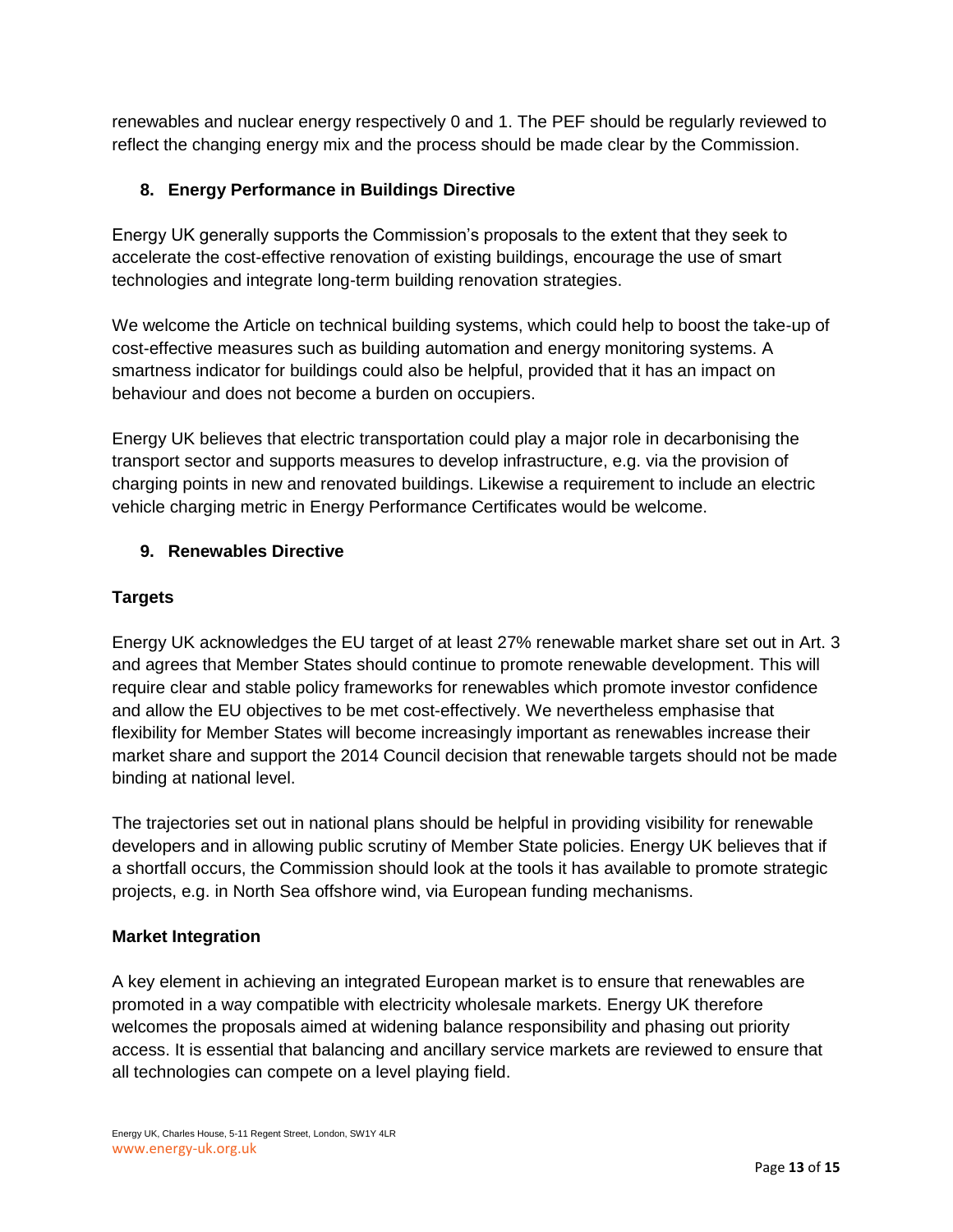#### **Renewable Support Schemes**

Energy UK agrees that the development and deployment of renewables must continue into the 2020s and this will still require a dedicated support framework, particularly for immature technologies that need assistance to achieve commercialisation. This type of support is likely to be technology specific, with deployment concentrated at the most suitable sites. For these reasons, specific support or targets for certain technologies should remain a decision taken at national level subject to compliance with State Aid Guidelines.

The Directive proposes in Art. 5 that national support schemes should be opened up to capacity in other Member States, starting at 10% in 2021 and rising to 15% from 2026. Regional auctions could help to promote cost-effectiveness, particularly for Member States with limited renewable resource, increasing liquidity and reducing transaction costs. A regional approach would also facilitate the development of transnational projects, notably in offshore wind. It also seems sensible to review progress around 2025. However, it will be important to ensure that crossborder projects compete on a level playing field, e.g. in terms of network costs, investment climate and regulation. A range of practical issues would have to be solved, e.g. would a physical flow of electricity be required and would the generation count towards carbon budgets?

#### **Permitting Processes**

We welcome the positive intentions behind the time limits suggested for new renewables and repowering projects in Art. 16/17. We agree that for new projects a three-year limit would be desirable, though a longer period, perhaps up to five years may be needed for more complex projects.

In the case of repowering, we welcome the one-year limit. The lighter provisions of Art.17 are only applied where "no significant environmental or social impact is expected -, which somewhat weakens the provision. A transparent list of criteria for such impacts should be provided and the assessment of whether a scheme can go fast-track should also be time-limited.

Given the varying national planning systems, the "single administrative contact point" should be an optional measure. In the UK, a single contact point may not necessarily result in increased efficiency if all steps of the planning process need to go through this point.

# **Heating, Cooling & Transport**

Energy UK recognises that new initiatives will be needed to expand the use of renewables in these sectors. We nevertheless have some concerns about the potential imposition of obligations on (undefined) "fuel suppliers". The 1%/y increase target is uniform across all Member States and does not take into account existing fuel mix, potential or cost effectiveness, though we recognise that it is not an absolute target - "Member States shall endeavour …"